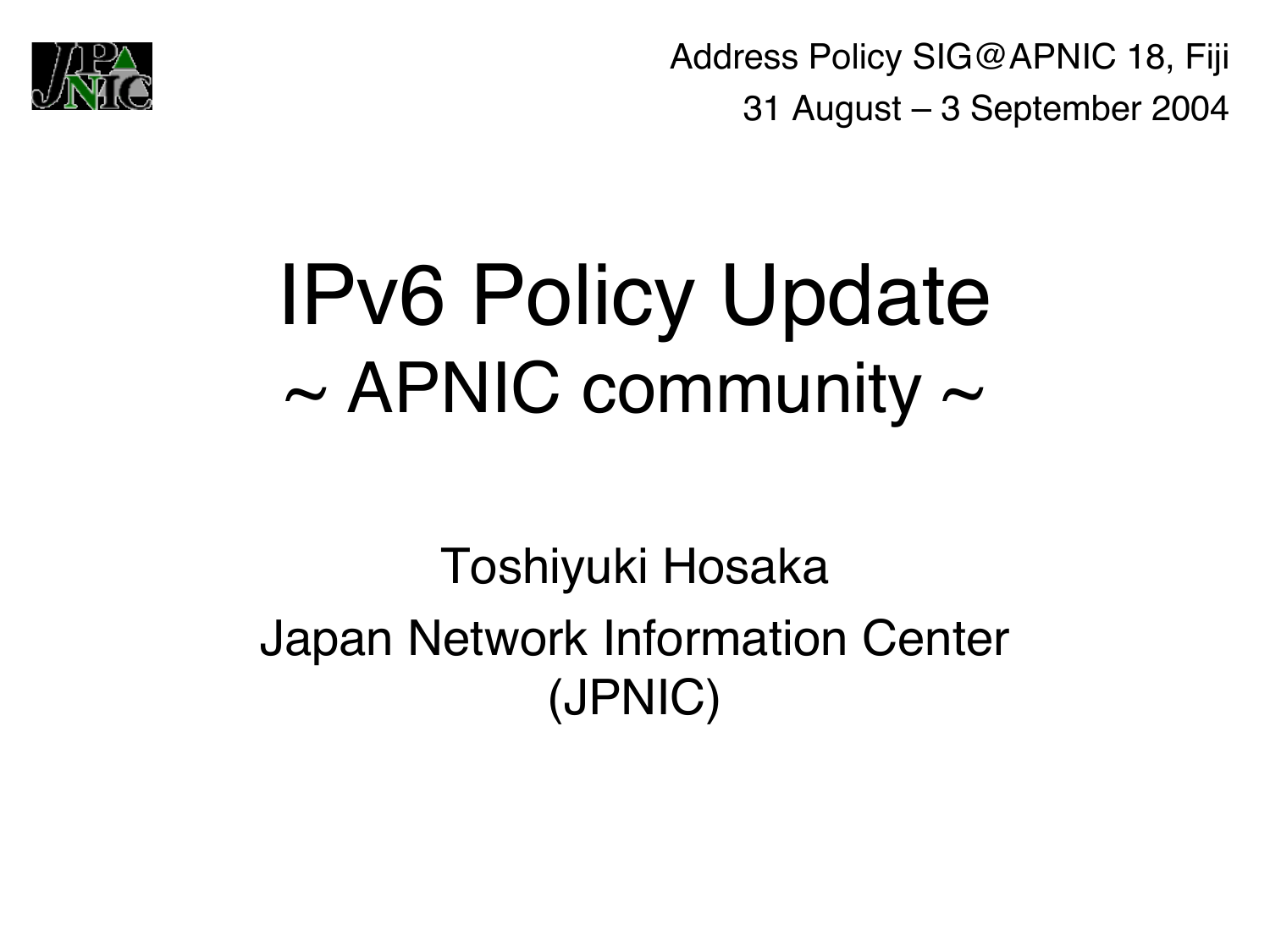

# Policy change in APNIC region

- the use of existing IPv4 infrastructure and customer base when evaluating IPv6 requests is clarified
- allocations to private networks (those not connected to the public Internet) are explicitly allowed, providing initial allocation criteria can be met
- public registration of customer assignments is made optional by using a 'public' attribute in the APNIC Whois Database, but will be hidden by default

Implemented on 16 August, 2004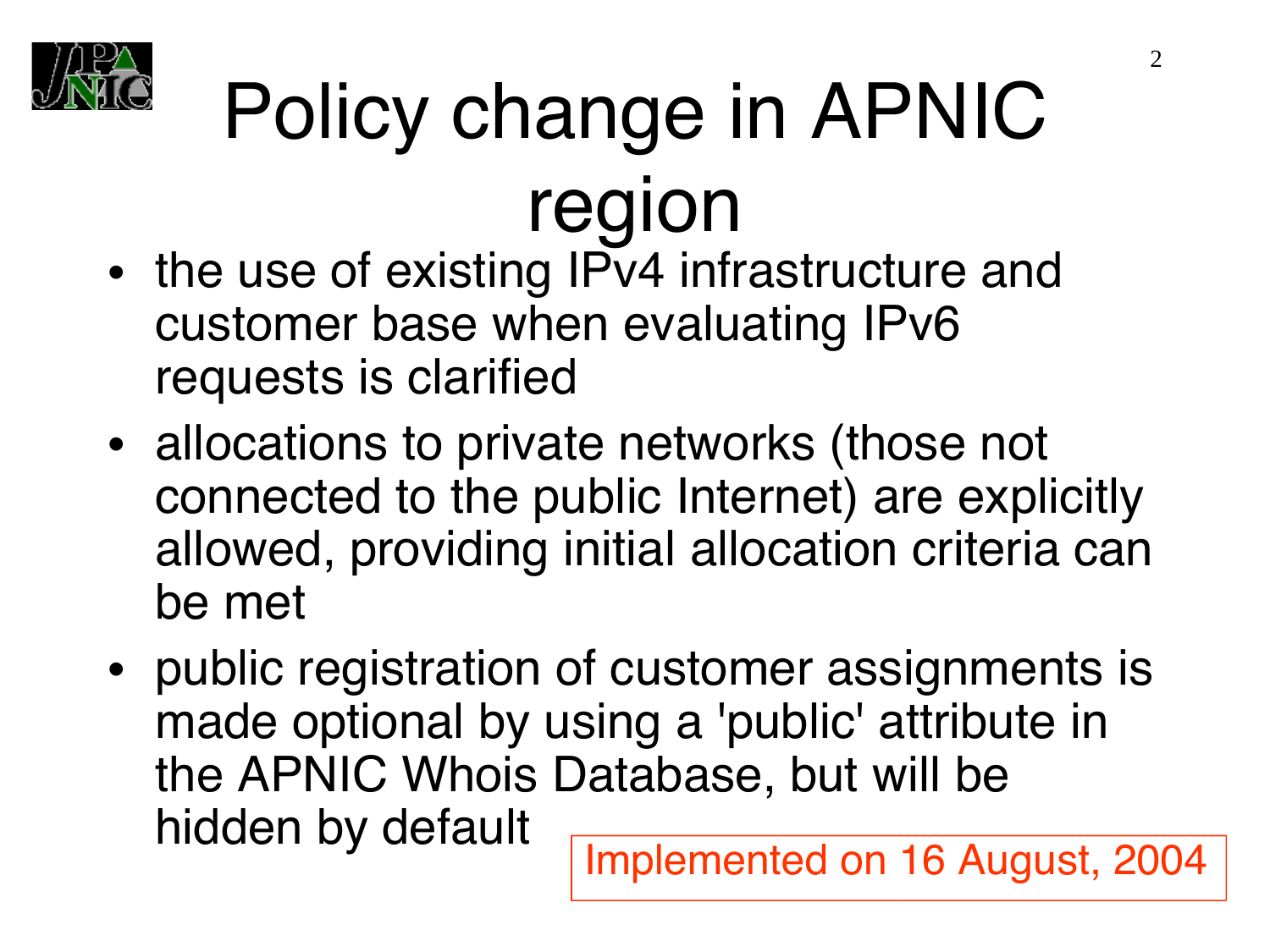

# IPv6 Policy Guideline

- IPv6 policy guidelines document was developed to help requestors in the AP region
	- Clarify the intention of the policy
	- Provide practical information
- WG launched in November 2003
- Document published in July 2004
	- http://ftp.apnic.net/apnic/docs/ipv6-guidelines.txt
	- It's Done!

Thanks for guideline WG members and APNIC secretariat!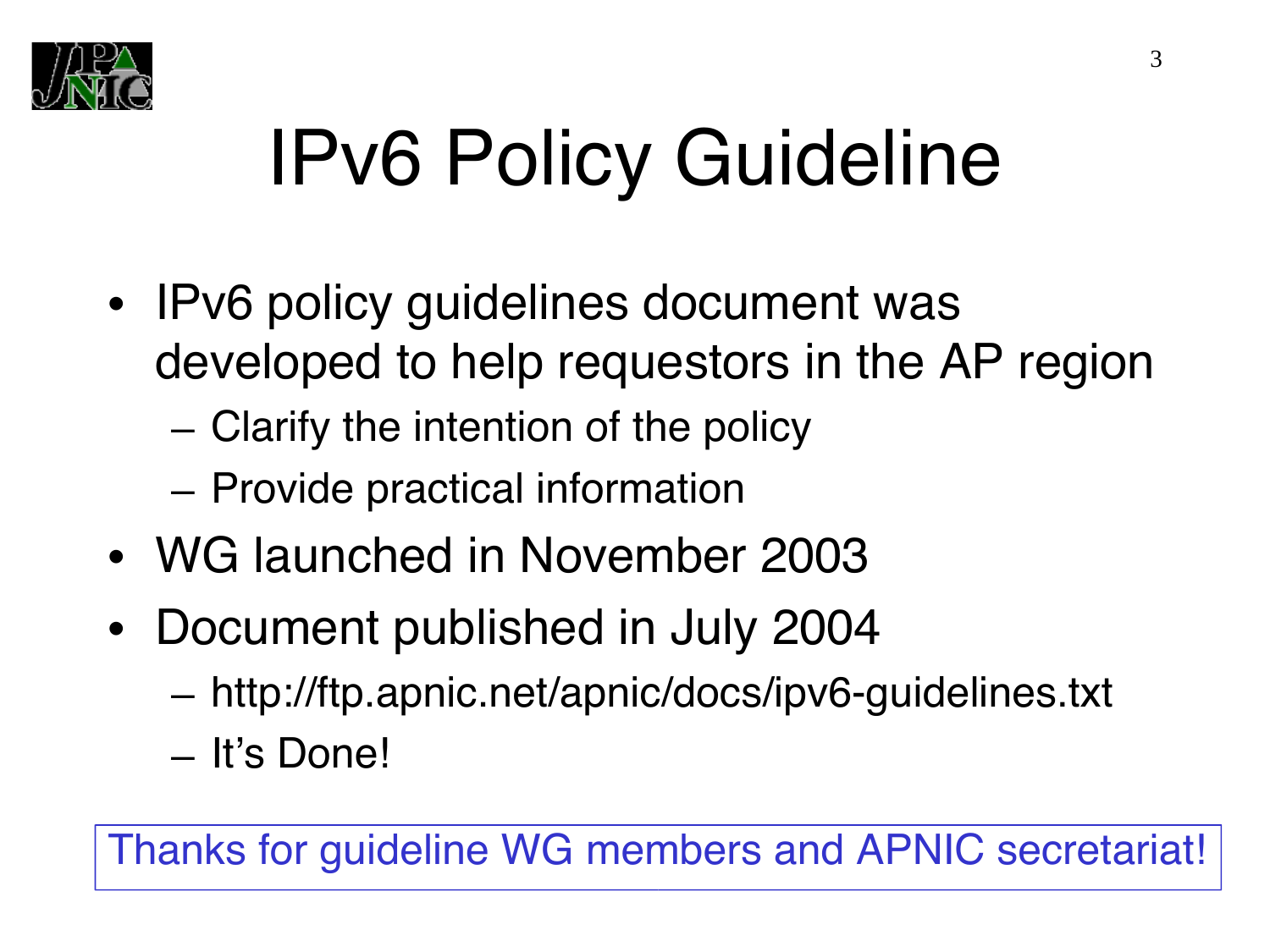

## Next Direction?

- Initial allocation Criteria (200 x /48 in 2yrs)
	- ARIN : Policy to be changed (pending approval)
	- LACNIC : Policy has been changed
	- RIPE : Policy change discussion continues
	- APNIC : set "Guideline", no proposal nor discussion on ML so far
- Are there any other issues?

Should we stay as it is, or start the discussion to change the initial allocation criteria?